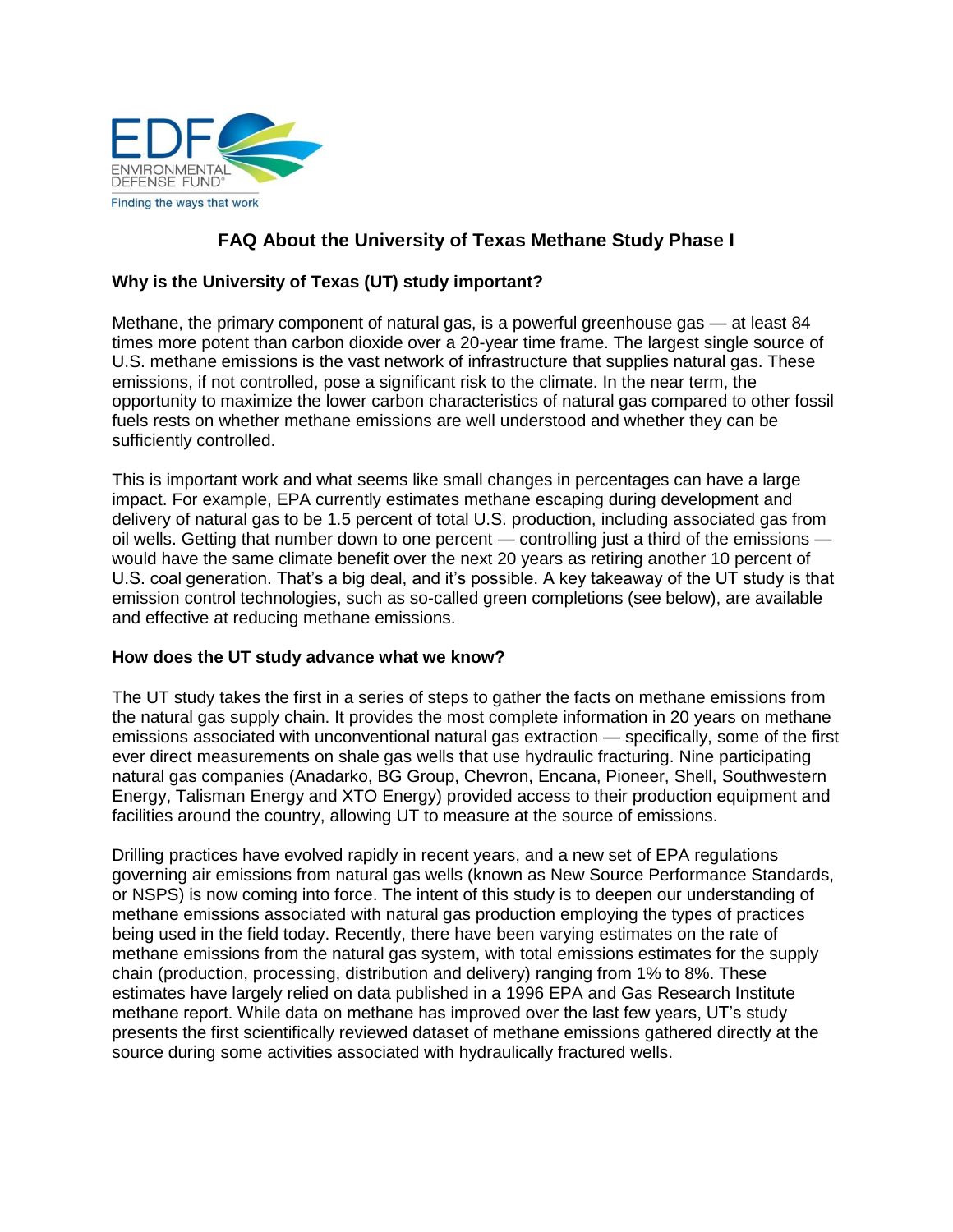# **What are the study's conclusions about methane emissions from natural gas production?**

UT estimates the national methane leakage rate associated with the phase of natural gas extraction to be equivalent to 0.42% of total U.S. natural gas produced. This finding is in line with EPA's current emission inventory estimate for the production segment of the supply chain, though the study also found emissions from specific phases of production are likely to be higher or lower than EPA estimates. For example, emissions from well completions were lower than estimated in the EPA inventory, in large part because many of the wells studied used emission control technologies. Other sources UT studied turned out to be higher than EPA estimates. This included emissions from pneumatics, equipment used to control routine operations at the well site, and equipment leaks. These findings point to activities where more can be done to contain overall production emissions. The study also found regional variations in the emission rates from pneumatic pumps and controllers — for example, emissions per pump in the Gulf Coast region were an order of magnitude higher than the Midcontinent region. Further study in the second phase of this project will focus on pneumatics and liquids unloading, in order to better determine the emissions profile of these specific components of the natural gas production sector.

# **What does the UT study tell us about EPA's NSPS regulations?**

EPA's national emission standards that apply to new and refractured natural gas wells will take full effect in January 2015 and require use of Reduced Emissions Completions (RECs) practices, commonly known as green completions (an emissions control method that routes excess gas to sales). Since October 2012, operators are required under an early phase of EPA's NSPS to either flare (burn off) or capture these emissions with RECs. The majority of wells observed by UT used one of these capture and control methods. Eighteen wells used RECs or flares to reduce emissions during "flowback", the end of the hydraulic fracturing process when frac fluids and sands are drawn back up the well to make way for gas production. In the case of RECs, an approach some in industry claimed was not a viable option, this finding indicates the technology is available, it is effective and it is being implemented by some companies in the field. EPA was right to require green completions, and the agency's standards are beginning to achieve the desired effect.

As more producers move to comply with the EPA's REC requirements that go into effect in 2015, the study suggests, the greater use of RECs will reduce the emissions profile of the natural gas sector. No national survey of how many operators currently use RECs is available, but the data suggest that once this practice is required, emissions from this phase of the production process will decline, reflecting the well completion results seen in this study. Overall, the story told by the well completions data is a positive one. It shows green completions are feasible and can effectively reduce emissions. The data provide a clear picture of what industry can achieve once this suite of technologies is universally deployed.

# **Do the UT results indicate no further regulation of the oil and gas industry is required?**

No. Some emission sources in the UT study are shown to emit more methane than current EPA estimates and point to potential opportunities where EPA can strengthen NSPS and facilitate additional methane reductions. In the production sector this includes replacing higher emitting pneumatics with low-bleed devices (pressurized controllers used for routine functions at a well pad designed to emit the least methane); regularly inspecting for leaks at wellheads and other equipment used in production and quickly repairing those leaks; and using best available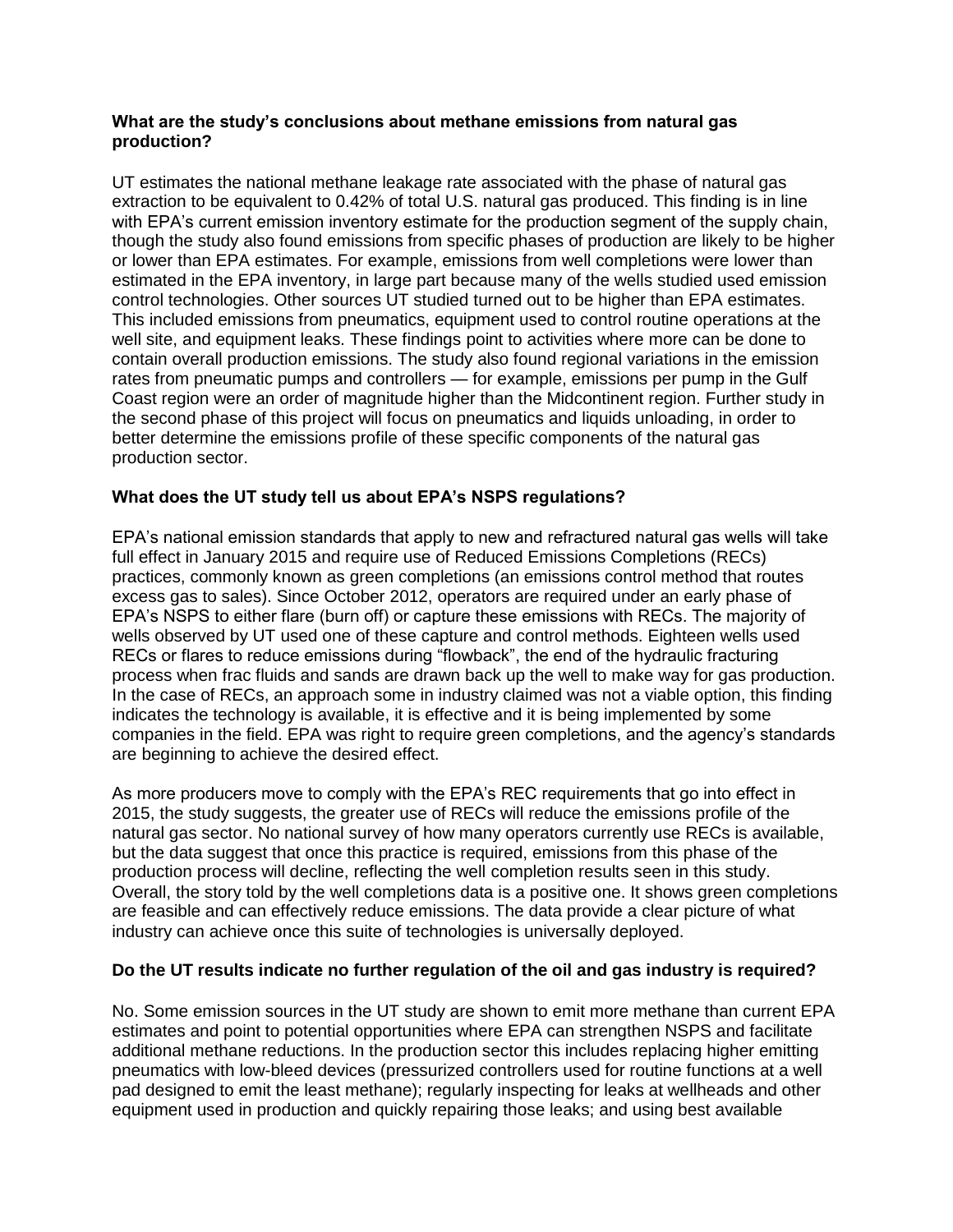technologies and maintenance practices to minimize emissions from compressors and other equipment. For well completions, where regulations only apply to new hydraulically fractured wells, an opportunity also exists to close the regulatory gaps to ensure producers control all well emissions, including those from oil wells and hybrid oil and gas wells.

# **Why do UT's production emissions estimates appear lower than those in the Howarth, et. al study?**

Disparate research methods and underlying assumptions, in addition to geological differences, limit the ability to broadly compare one scientific study to another. One contrast likely to be made, but difficult to do, is between the new UT study (Allen et al.) and the April 2011 Howarth, et al. paper regarding methane emissions associated with U.S. natural gas production. Whereas the Allen, et al. paper includes new empirical data of actual methane emissions, the Howarth et al. study relies on pre-existing emissions estimates. Howarth et al. also uses different assumptions when calculating some emission sources. For well completions, for example, Howarth et al. assumed neither green completions nor flares were used to control emissions.

While that may have been the case several years ago, it isn't the case now, as the evidence from the UT study suggests. Once EPA regulations are fully implemented, all new hydraulically fractured natural gas wells will be required to use green completion technologies. A similarity exists around equipment leaks and routine venting, in which, Howarth et al. assumes emissions are between 0.3% and 1.9% of production and the UT study supports the lower end of the range, suggesting the potential use of best available technology and practices at the well sites observed by UT.

## **How does UT's research method compare to the use of aircraft overflight measurements?**

The two are different but complementary. On-the-ground data collection is essential to identifying the specific sources of emissions, but there is a limitation to bottom-up measurements in that it is difficult to canvas all potential sources of emissions at any particular site. This means some emissions can be missed. There are millions of potential methane emissions sources ranging from well pads to storage facilities to miles of pipelines across the country and it is not possible to measure every source using bottom-up techniques. Aircraft overflight readings are effective in measuring total methane fluxes in a given area, which promises the ability to capture methane emissions that an on-the-ground approach alone might miss, but this method also has its limitations. It is challenging to apportion overflight results between multiple sources (i.e. landfills, agriculture, oil and gas production, gathering systems, processing and pipelines).

Together, these two methods can complement each other and provide greater insight and certainty than either method alone. EDF is working with a variety of academics and scientists to further explore how these two methods, deployed in concert, can further our understanding of the magnitude and sources of methane emissions across the natural gas supply chain.

# **What do the results suggest about the climate benefit of natural gas?**

Whether natural gas can provide a climate benefit relative to other fossil fuels over the short to medium term depends on how much methane is lost, as gas moves from the well to our homes and businesses. Uncontrolled venting and leaks across the natural gas supply chain can eliminate the potential climate benefits of substituting natural gas for coal or oil for some period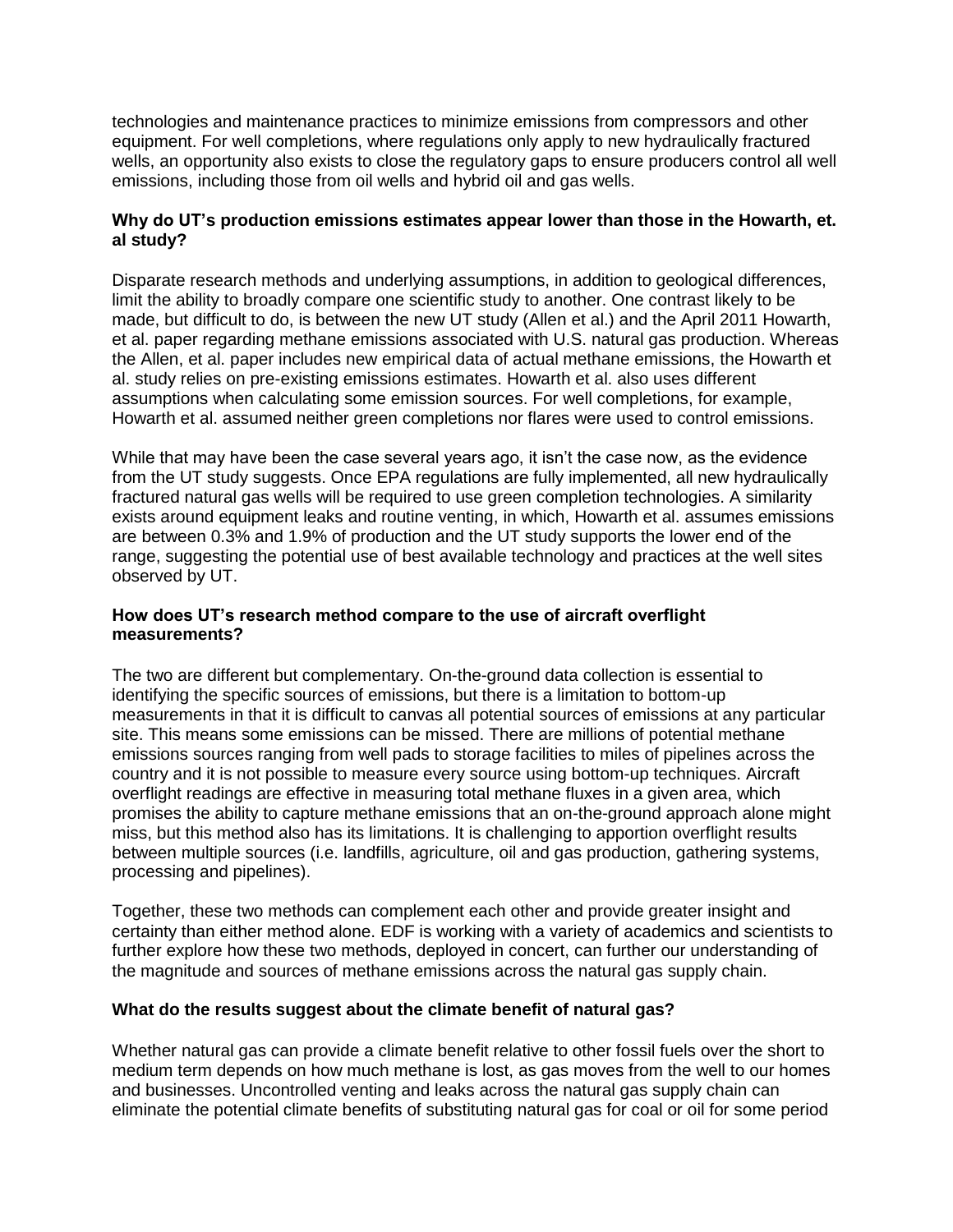of time. The UT study measured methane emissions for some key sources associated with the production of gas at the well pad, but not for the gathering, processing, storage, local delivery or transportation use of this fuel. Until emissions from the entire supply chain have been measured, no definitive conclusions can be drawn about the climate benefit of natural gas relative to other fossil fuels. We expect to be in a better position to answer this question when the entire scientific body of work that EDF and its partners have underway is finished including studies that will go beyond the UT study to shed additional light on production sector emissions.

If forthcoming studies of other phases of the natural gas supply chain also bring results similar to EPA estimates, that would mean that the nation's methane leakage rate could amount to roughly 1.5% of total U.S. production, not including emissions from end uses including those in homes, businesses, and natural gas fueling stations and vehicles. According to a recent paper in the *Proceedings of the National Academy of Sciences*, a leak rate of 1.5% would mean that switching from coal to natural gas in the generation of electricity is immediately beneficial for the climate, but switching from diesel to natural gas fueled vehicles would produce climate damage for decades.

In the meantime, we know enough to say that methane emissions are an important issue worth the time and attention of government and industry. Methane emissions must be reduced wherever possible, as soon as possible. And while there are companies that are demonstrating practices can be improved, more needs to be done by all sectors of the industry to get this right. Given the dramatic impact methane emissions have on global warming in the near term, we can't afford to wait.

## **Does the UT study data impact EDF's target of minimizing methane emissions to 1% or less?**

EDF's fundamental goal is reducing methane emissions system-wide to the lowest possible extent. In pursuit of this, our immediate objective is to reduce total methane emission to a rate of 1% or less of total U.S. natural gas production. This objective is based on a framework EDF and other scientists developed last year to begin to explain the climate impact of natural gas. One percent is a performance level, based on best available science that presents a critical threshold when fuel switching to natural gas from any other fossil fuels can be good for the climate across all points in time — a true win, not a mixed bag.

Does the UT study give a complete picture of methane emissions from the natural gas system? No. Natural gas production is an important part of the natural gas system, but it is only one piece. The UT study was not intended to provide a complete picture of methane emissions from the supply chain or to be the definitive answer on production segment emissions. Rather it is intended to advance what is known about methane emissions from production and inform preexisting estimates in this sector with hard data.

UT's study marks the first of sixteen methane studies in which EDF is participating, a groundbreaking series involving more than 90 partner universities, scientists, research facilities, and natural gas industry companies that will quantify national methane leakage rates using diverse and scientifically rigorous methods. The effort is designed to better understand how much methane is released across the entire natural gas supply chain, as new technologies have unlocked a vast supply of U.S. natural gas. Together, these studies will provide a clearer national picture of methane emissions. The UT study is the first link in this chain. But science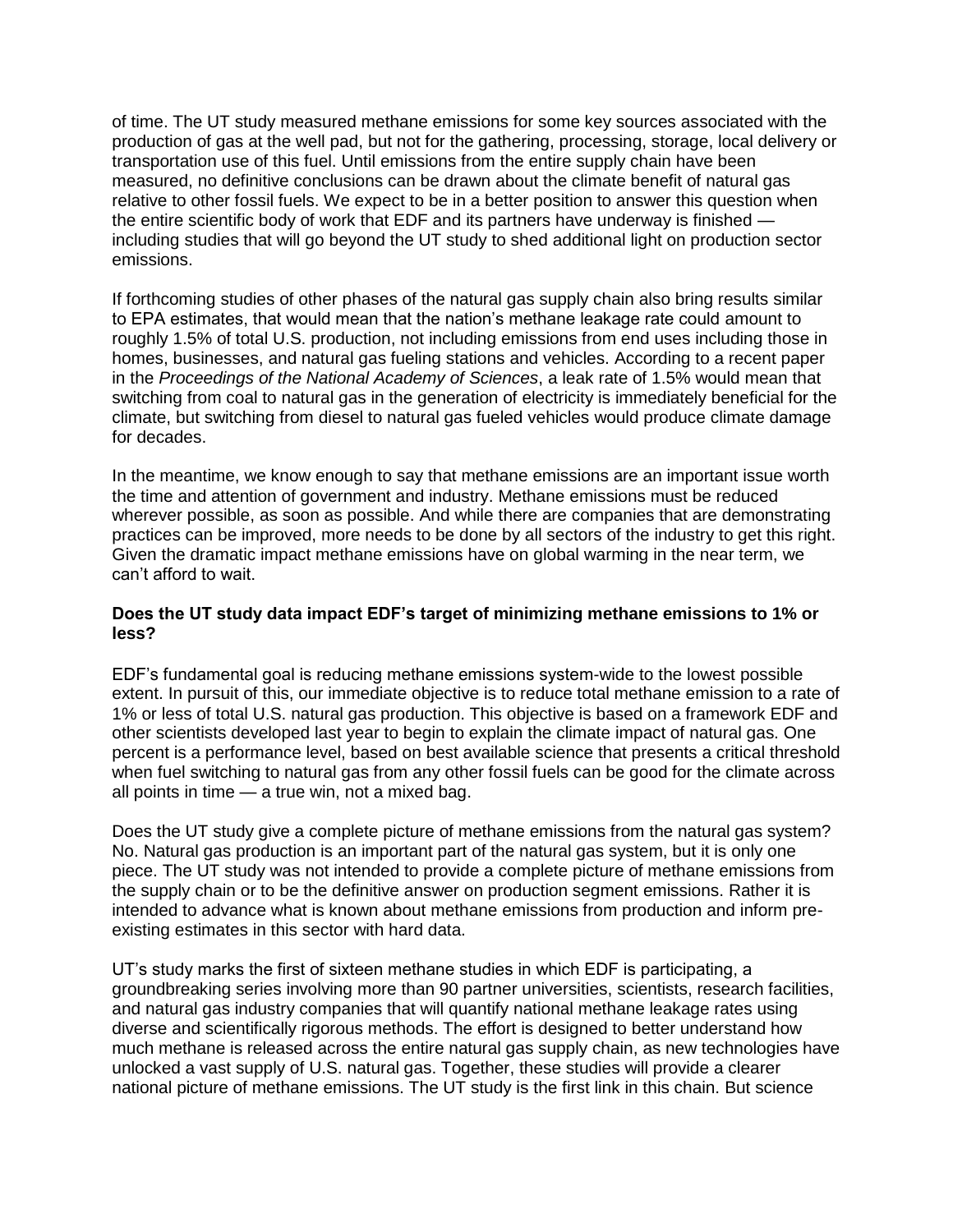will continue to evolve, as it should, and this body of work needs to be furthered by others to ensure the U.S. and other countries get a handle on methane emissions.

## **How representative is the UT study data?**

Nine natural gas companies, out of thousands of producers in the U.S., volunteered for this study. The UT study collected data that characterized the practices at particular sites operated by the participating companies, not industry at large. In 2011, the participants accounted for roughly 12% of all U.S. gas wells, 16% of gross gas production and almost half of all new well completions. In 2012, the 150 production sites UT visited include 478 wells, or about 0.1% of the national total of 446,745 gas wells. While this study reflects only a portion of what is happening in the field in 2012, in the absence of a statistically valid national survey, we are only able to use the data we collected as the basis to assess the national implications of the results. This is the way the 1990s EPA/GRI study presented its results, which served as the basis for much of EPA's current inventory. However, if the emissions profile of other producers or other regions differs significantly from the results of the UT study, then the national emission estimates in this study may change.

## **How do the study authors know that the nine companies are representative of all natural gas producers?**

They don't. There are some 2,000 natural gas producers in the U.S., and incomplete data exist on how many of them are currently performing RECs, are using other activities designed to capture methane, or are employing leading operational practices.

## **How were the sites selected?**

UT researchers identified production activities to be tested in various basins across the country. Participating companies gave access to their production operations based on the criteria given to them by UT, with particular attention to locations where well completions were scheduled to occur.

This study was conducted using standard scientific procedures for this kind of research and sites were selected as follows: For completions, the study team provided time windows when the measurement team would be available in certain regions and host companies identified completions that would begin as soon as possible after the study team arrived. Sites selected for unloading, workover and production site sampling were selected based on proximity to completion sampling. Typically, a list of candidate sites was provided by the host company. If the list was too long to be entirely sampled in the allotted time, the study team selected sites based on ability to sample as many as possible in the time available.

At the time field measurements took place, the market price for natural gas was low, which limited the number of new wells being completed. This suggests that operators had a fewer number of sites to make available; typically the study team would sample the only completion available during their field deployment in a region. However, participating companies have affirmed that all sites meeting study criteria were made available during the time UT conducted its field campaign.

#### **Where were the measurements taken?**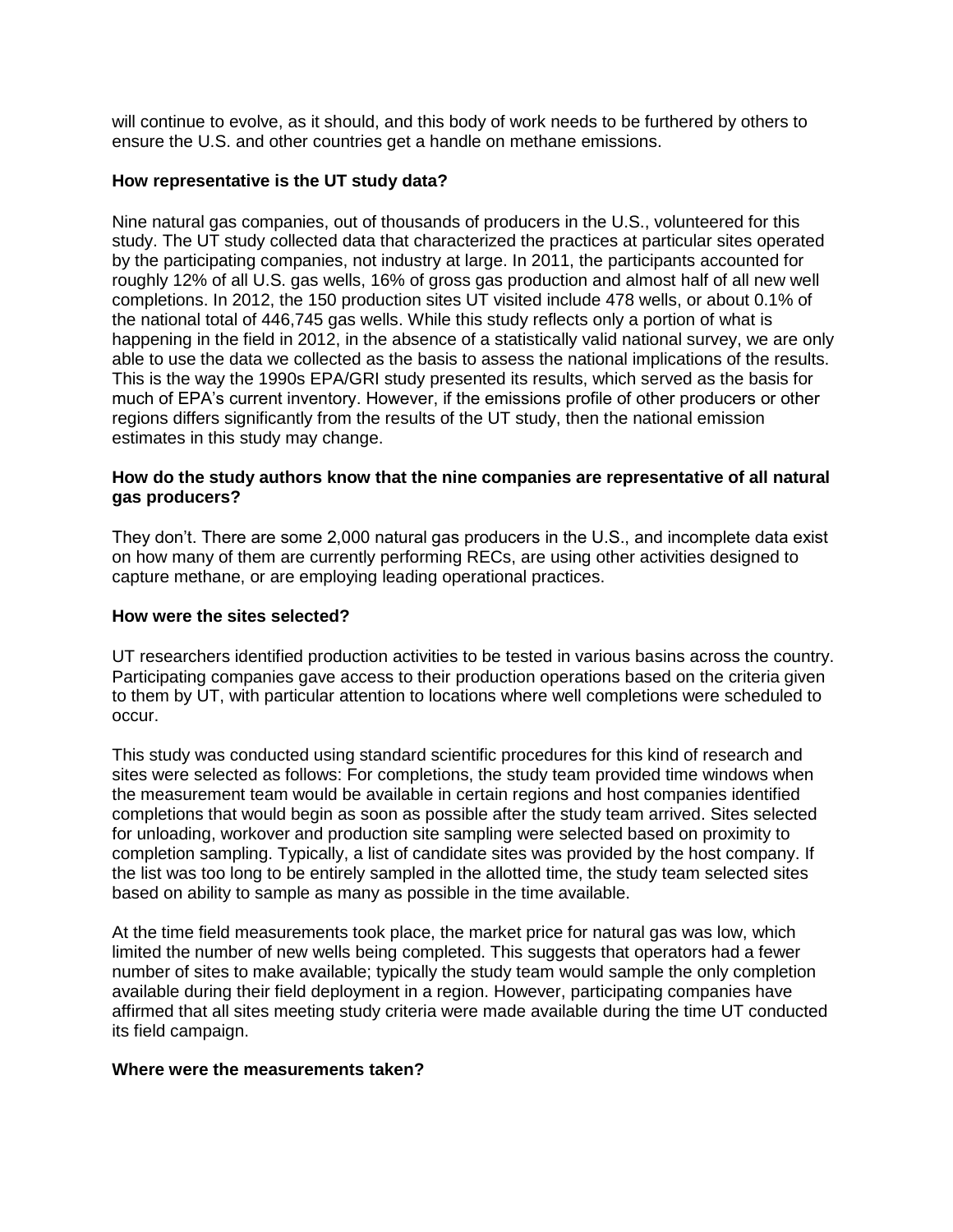UT sampled 150 natural gas production sites with wells using hydraulic fracturing across the Gulf Coast, Mid‐Continent, Rocky Mountain and Appalachian regions. Measurements were taken at well pads in gas producing basins around the country to ensure the results presented a good cross-section of what's happening in the U.S. Data is provided by regions, to show emissions at a regional and national scale.

## **Why not disclose emissions by company?**

This study was not intended to provide a company-by-company inventory of total emissions. The purpose of this study was to improve our understanding of emissions from natural gas production in major natural gas producing regions around the country and to gather data that could be aggregated and analyzed on a regional or national scale. Even though emissions are not linked to the specific companies, all of the data collected are being released to the public, along with the study's methodology and results that were scientifically reviewed by independent experts prior to submission for publication and by reviewers selected by the *Proceedings of the National Academy of Sciences* as part of the process PNAS undertook to decide if the research warranted publication. These data provide benefit to the public, regulators, industry and the scientific community in that there is now, for the first time, publicly available data on directly measured emissions, in addition to formula-based estimates.

# **Were study participants involved in the preparation of the results?**

No. The data was processed by the study team independent of the study participants. The study participants, however, were asked to review draft results, reports and communications materials and provided UT with comments. A Scientific Advisory Panel made up of six independent academic experts also reviewed the project plans before data collection began and preliminary findings during data collection. The Panel also reviewed the draft final report and co‐authored the published manuscript. However, UT retained total control, and had ultimate authority, over the content of the PNAS paper, how the results would be reported, how to release the full dataset and communicate publically about the results.

When there was disagreement on how data should best be interpreted, it was noted in the study. For example, through discussions about the nine liquids unloading measurements it was determined that the data were insufficient to scale nationally, as described in the report. Open questions surrounding liquids unloading are largely why some participants agreed to a second phase of the UT study in order to transparently gather additional data to address areas of uncertainty.

# **Why was Dr. David Allen selected to lead this study?**

Dr. Allen is a highly respected scientist in the field of air quality. Previously he was a lead investigator for one of the largest and most successful air quality studies: the Texas Air Quality Study. He was a long time member of the EPA's Science Advisory Board (SAB), on which he has served on since 2002 and has focused on issues of air quality modeling and cost-benefit analysis of the Clean Air Act. Since the start of the UT study, Dr. Allen has taken over the role of chair of the EPA's SAB.

## **How can we trust science funded in part by industry? How was rigor and scientific integrity assured?**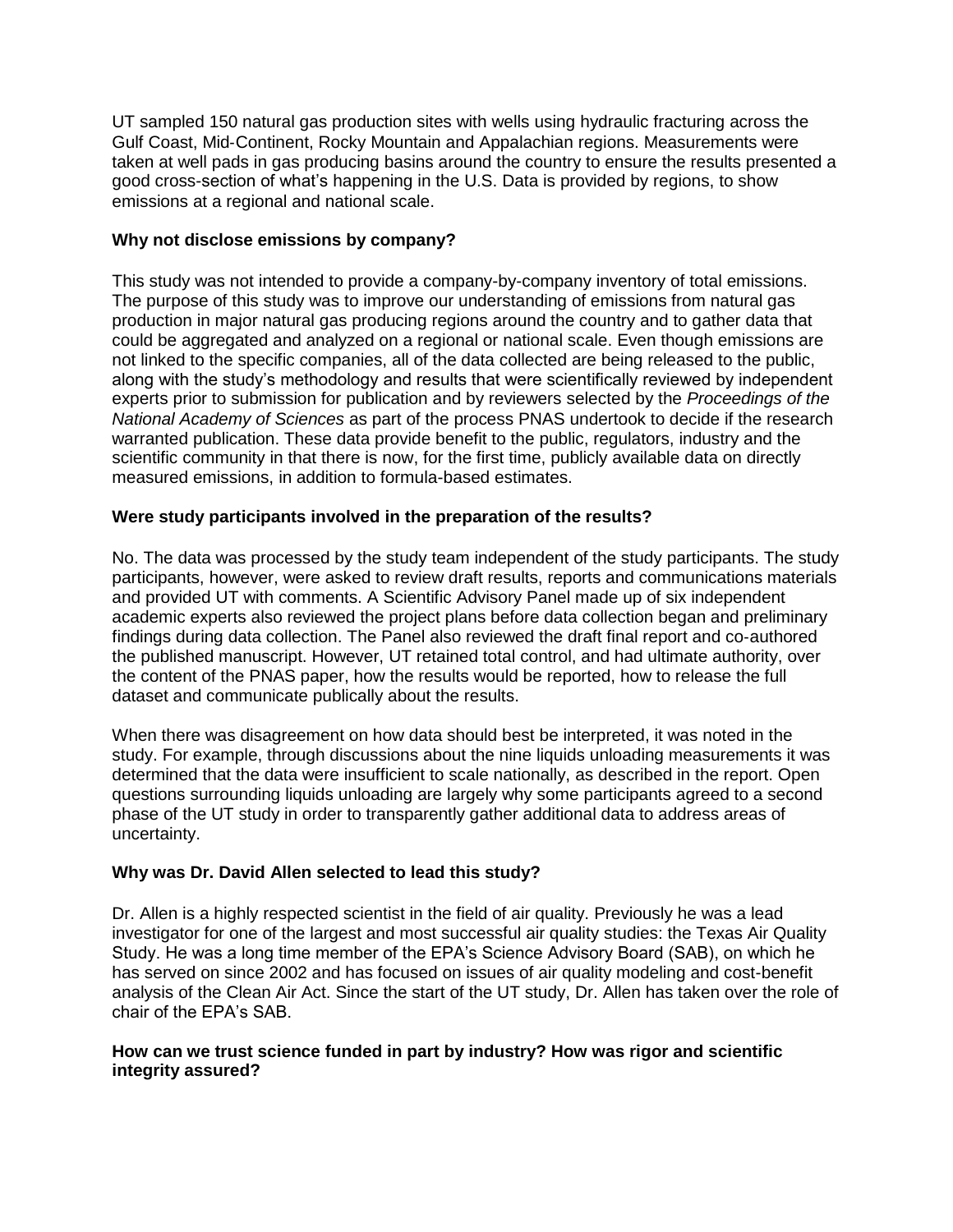One of the key elements of this study, and the rest of those supported by EDF, is an ability to verify its scientific integrity at every step of the process. Built into the research process of each industry sponsored study is an independent Scientific Advisory Panel. Scientific experts from academic and other institutions served as external advisors and reviewed the procedures, results and conclusions. These reviewers received standard government rate remuneration for their time. The study results and dataset then went through additional peer review as part of the evaluation by the external reviewers selected by the journal editor. The integrity of the UT study is reflected by acceptance for publication in the *Proceedings of National Academy of Sciences*, one of the nation's most prestigious scientific journals. Another critical aspect is that the data is being made public, allowing others to analyze it independently and critically examine the reported results.

## **Is this data more reliable than previous methane studies?**

This study focused on making measurements of methane at the point of emissions. Recent attempts to estimate methane emissions from natural gas have been based on emission factors, which are estimates of the emissions coming from various types of equipment and processes rather than direct measurement. Data collected for the UT study were gathered at the site of production using multiple scientifically rigorous methods — independent measurements of methane emissions were made using different approaches and the results then compared. This inter-comparison using both bottom-up and top-down techniques provided strong evidence of the robustness of the data quality.

## **Will the participant companies take action on the higher emission source categories?**

Only the individual companies can answer this question. But, based on some of the UT study findings, as well as what can be learned from other recent studies such as the one reporting high regional methane emissions in the Uintah Basin in Utah, there is more that can and should be done industry-wide to control emissions.

# **Why is EDF working with industry on these studies?**

We know some don't like the idea of environmentalists working with industry to solve problems, but industry involvement and access to facilities is critical to advancing our understanding of the magnitude and source of emissions. This is because estimates of methane emissions from the natural gas supply chain have varied widely as a result of reports relying heavily on emissions factors derived from nearly 20 year-old data. Radical changes in technology, such as the rapid rise of hydraulic fracturing combined with horizontal drilling, and industry practices have occurred since then — leaving a knowledge gap in what we know about from where and how much methane is lost today across the supply chain.

Industry also knows the natural gas system well, and their input in designing the protocols and scope of these studies have been invaluable to the researchers' ability to gather data accurately, effectively and safely.

EDF never accepts funding from energy companies or their corporate foundations. We never have and never will. What we require in exchange for our involvement in this collaborative research effort is the companies' steadfast commitment to terms that we can be collectively proud of: making all the results and data publicly available, peer-review throughout the study, release of the results through peer-reviewed publications, and control of the research by independent academic scientists.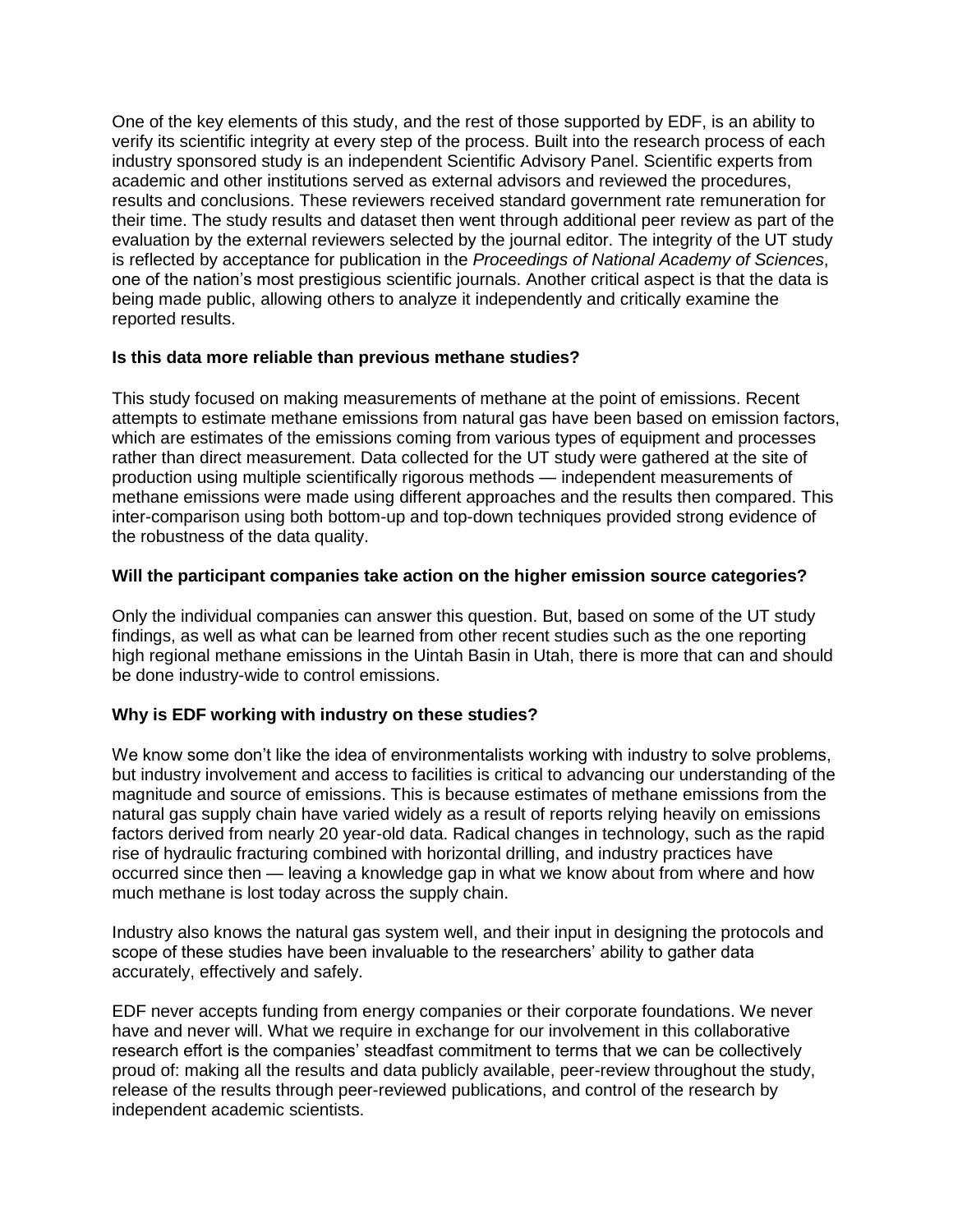# **Were there any production activities that the UT study did not measure?**

Yes. No high-bleed pneumatics were observed at production sites UT sampled. These represent an additional source of production emissions; recent EPA data and a 2012 American Petroleum Institute and American Natural Gas Alliance report high-bleed pneumatics to account for 10% and 24%, respectively, of the total number of pneumatic devices used in the field. While the study also includes some measurements of emissions from storage tanks at active production sites, these measurements did not capture all emissions and as a result, were not analyzed by UT.

Moreover, the study measured significant sources reported by EPA to represent roughly 55% of methane emissions in the production sector. However, the remaining portion, including sources such as dehydrator vents and engine exhaust were not measured. They were not prioritized since there are dozens of individual and relatively small sources comprising this 30% and because it is unclear if there are cost-effective avenues to reduce methane emissions.

## **Are there public health or local air quality implications of the emissions data that was collected?**

The UT study did not include a health impacts assessment; the emissions measurements were not evaluated for purposes of assessing health and safety. The study quantified methane emissions rates from discrete sources at well sites. This study also did not assess the impacts of methane or other emissions on air quality. Methane is relatively slow to react in the atmosphere so its effects on air quality would occur on a large regional or global scale. Some papers have reported health benefits of global methane reductions due to resultant reductions in tropospheric ozone levels. The study did not quantify emissions of other constituents of natural gas, including hydrocarbons such as benzene and volatile organic compounds, which can contribute to more localized air pollution. These, and other related air pollution issues associated with oil and gas production, deserve further study.

#### **Why did the wells with no capture or control technology still have low emissions?**

The nine wells surveyed that had no control technology were expected to have low initial gas production compared to the controlled wells. In other words, the wells with uncontrolled releases had much lower than average potential to emit. Uncontrolled well completions with higher potential to emit would be expected to have higher emissions.

#### **Does this study show that EPA's estimates of completion emissions are flawed?**

No. EPA's estimates predate the requirement that facilities perform green completions. Federal requirements didn't exist in 2011, the year of EPA's most recent estimates (released in 2013). The EPA's 2011 estimates only included emission reductions from green recompletions required by Colorado and Wyoming state regulations or voluntarily reported to EPA. EPA will revise future estimates to reflect green completions required by the NSPS.

That doesn't mean the work ends there. As industry evolves, so does the science and the need for policy reform. The study findings point to potential areas where additional mitigation strategies for equipment leaks or pneumatics could help reduce emissions.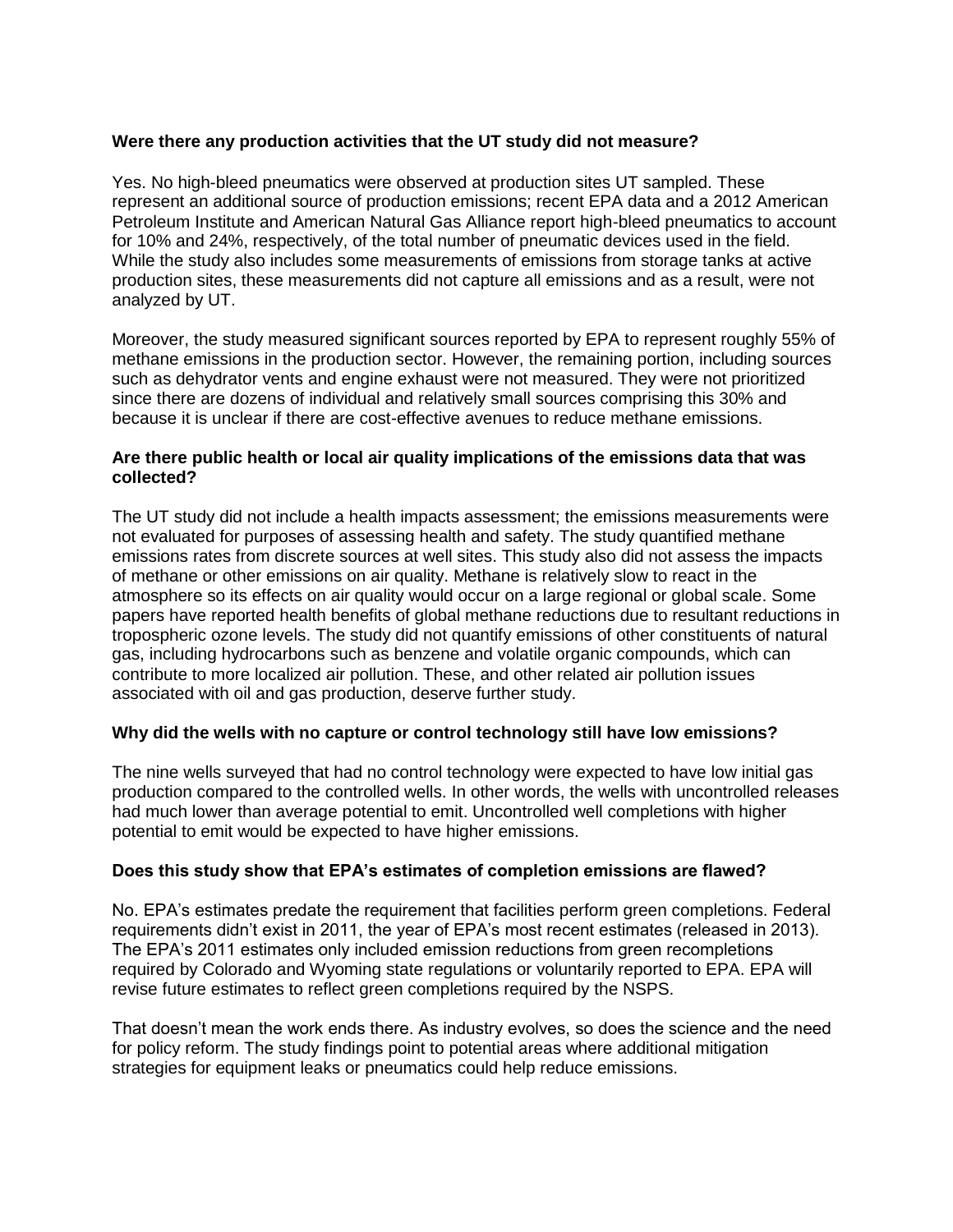## **What are the most important gaps in current regulation?**

Considerable opportunities exist under the Clean Air Act to strengthen NSPS in order to further reduce methane emissions. Currently NSPS does not require emissions controls for equipment routinely found at oil and natural gas production sites, such as valves or connectors at the well pad or pressure relief valves on storage tanks. Nor are there federal requirements for the nearly half a million existing pneumatic devices at natural gas wells, controlling various mechanical operations, and for the thousands of existing compressors, pressurized motors used to move the gas from the wellhead through processing plants and pipelines before reaching end users.

Similarly the NSPS do not contain requirements to reduce completion and production-related emissions from wells that produce both oil and natural gas (known as "co-producing wells."), which are becoming much more common as the price of oil remains high. Finally, robust leak detection and repair requirements are necessary to assure the equipment in the field is operated and maintained properly at all times. Many of the same cost-effective clean air measures that the NSPS deploys can be used to reduce emissions from these potentially significant sources. An additional opportunity for emissions reductions should be considered as further data unfolds around liquids unloading.

## **Which companies are involved in phase two and what does this project entail?**

Anadarko, BG Group, Chevron, Conoco-Phillips, Encana, Pioneer, Shell, Southwestern Energy, Statoil and XTO Energy are all participating in the UT study phase two, already underway. The project is focused on collecting more data on methane emissions from liquids unloading and conducting further study of pneumatics devices in order to better explain regional variations in emissions rates observed by UT's initial work. This effort is expected to result in a paper submitted for scientific peer review in March 2014.

#### **Why study pneumatics and liquids unloading further but not well completions?**

Pneumatic controllers were the largest emission source observed in the first phase of UT's work and a better understanding of their emissions, particularly the regional variations, could lead to more effective mitigation options. Additionally, no high-bleed pneumatics were measured and more data is needed to accurately characterize emissions from pneumatics in the field. For liquids unloading, only nine measurements were made with large variability observed. EPA's estimates of liquids unloading have changed considerably over the last few years, pointing to the need for additional data to answer important questions about this potential emissions source. It is likely EPA and the UT study datasets for well completions will converge as EPA's NSPS requires broad adoption of green completions in January 2015.

# **Why is there so much disparity in published U.S. methane leakage rates?**

Accurately calculating a methane leakage rate to explain total methane emissions is difficult because regional and site specific differences can be large. Things like the basin's geology (porosity and permeability of the rock), whether oil or gas dominates production and if the basin produces wet or dry gas, which is primarily made up of methane, whereas wet gas also includes ethane, butane, propane and pentane. Equipment and field performance, state regulation and other factors can play a role in the amount of methane leakage observed. Part of the confusion also stems from a lack of any standard set of metrics for what is being observed. For example, an oil basin with very little gas production could skew results if a methane leak rate was calculated, as typically done, by dividing the total methane emissions by the amount of gas